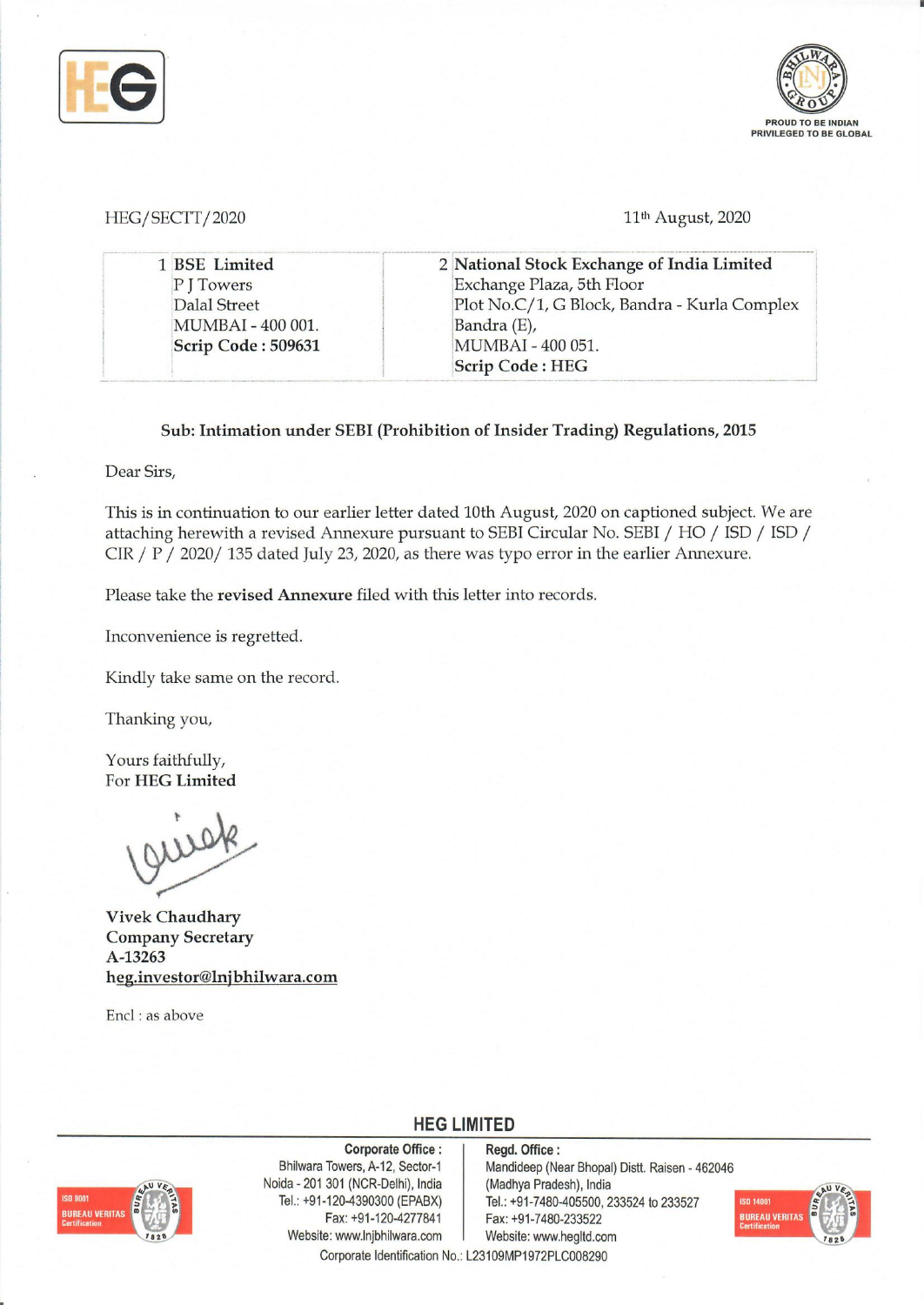**Annexure** 

# **Report by HEG Limited for violations related to Code of Conduct under SEBI (Prohibition of Insider Trading) Regulations, 2015.**

| Sr.                    | <b>Particulars</b>                                                           | <b>Details</b>                              |  |
|------------------------|------------------------------------------------------------------------------|---------------------------------------------|--|
| $\mathbf{N}\mathbf{0}$ |                                                                              |                                             |  |
| 1.                     | Name of the listed company/ <del>Intermediary/Fiduciary</del>                | <b>HEG Limited</b>                          |  |
| 2.                     | Please tick appropriate checkbox                                             | <b>Listed Company</b>                       |  |
|                        | Reporting in capacity of :                                                   |                                             |  |
|                        | <b>Listed Company</b>                                                        |                                             |  |
|                        | Intermediary                                                                 |                                             |  |
|                        | Fiduciary<br>$\Box$                                                          |                                             |  |
| 3.                     | A. Details of Designated Person (DP)                                         |                                             |  |
|                        |                                                                              |                                             |  |
|                        | $\mathbf{i}$ .<br>Name of the DP                                             | Manoj Kumar Gupta                           |  |
|                        | ii.<br>PAN of the DP                                                         | ADPPG2678E                                  |  |
|                        | iii.<br>Designation of DP                                                    | <b>Deputy General Manager</b>               |  |
|                        | Functional Role of DP<br>iv.                                                 | Working in Design department of the Company |  |
|                        | Whether DP is Promoter or belongs to Promoter Group<br>$V_{\bullet}$         | N <sub>o</sub>                              |  |
|                        | B. If Reporting is for immediate relative of DP                              |                                             |  |
|                        | Name of the immediate relative of DP<br>$i$ .                                | <b>NA</b>                                   |  |
|                        |                                                                              |                                             |  |
|                        | ii.<br>PAN of the immediate relative of DP                                   | <b>NA</b>                                   |  |
|                        | C. Details of Transaction(s)                                                 |                                             |  |
|                        | i.<br>Name of the scrip                                                      | <b>HEG Limited-Equity Shares</b>            |  |
|                        | $\overline{ii}$ .<br>No of shares traded and value (Rs) (Date-wise)          | of<br>Amount(Rs)<br>Date<br>No<br>shares    |  |
|                        |                                                                              | traded                                      |  |
|                        |                                                                              | 20th April, 2020<br>8500<br>$Buy-10$        |  |
|                        | D. In case value of $trade(s)$ is more than Rs 10 lacs in a calendar quarter |                                             |  |
|                        |                                                                              |                                             |  |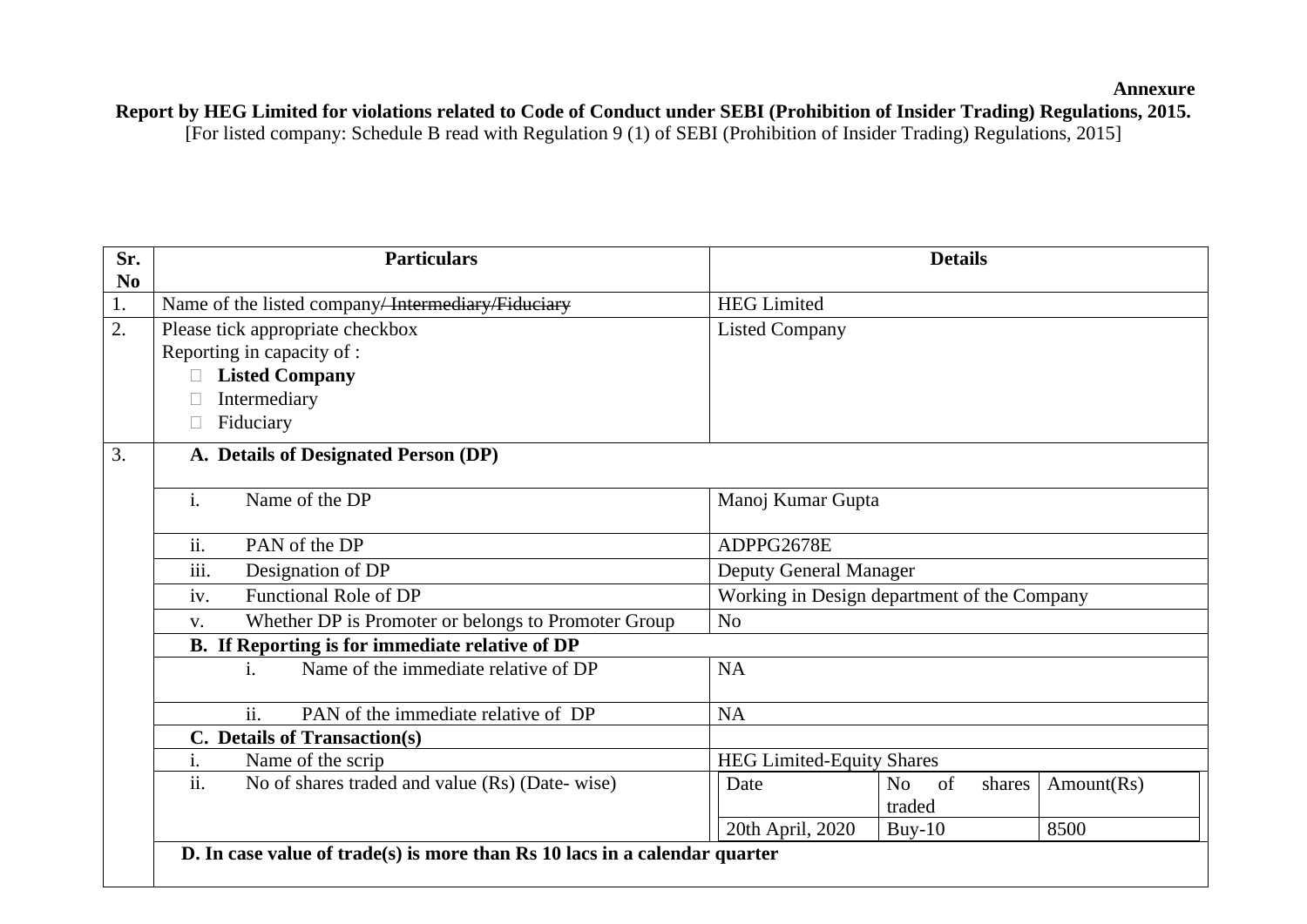|    |                |                                                                     | <b>NA</b>                                                                   |
|----|----------------|---------------------------------------------------------------------|-----------------------------------------------------------------------------|
|    | i.             | Date of intimation of trade(s) by concerned                         |                                                                             |
|    |                | DP/director/promoter/promoter group to Company under                |                                                                             |
|    |                | regulation 7 of SEBI (PIT) Regulations, 2015.                       |                                                                             |
|    | ii.            | Date of intimation of trade(s) by Company to stock                  | <b>NA</b>                                                                   |
|    |                | exchanges under regulation 7 of SEBI (PIT) Regulations,             |                                                                             |
|    |                | 2015                                                                |                                                                             |
| 4. |                | Details of violations observed under Code of Conduct.               | Clause 2.2 of Code of Conduct (Trade in closure of trading                  |
|    |                |                                                                     | window)                                                                     |
|    |                |                                                                     |                                                                             |
| 5. |                | Action taken by Listed company/Intermediary/Fiduciary               | The Audit Committee and Board of Directors of the Company                   |
|    |                |                                                                     | at their meeting held today, i.e. $10^{th}$ August, 2020 reviewed           |
|    |                |                                                                     | the matter and this being first instance of violation by the                |
|    |                |                                                                     | aforementioned Designated Person imposed a fine of Rs                       |
|    |                |                                                                     | 10,000/- and issued a warning to take utmost care in future to              |
|    |                |                                                                     | avoid further stringent action.                                             |
| 6. |                | Reasons recorded in writing for taking action stated above          | The Audit Committee & Board of Directors of the Company                     |
|    |                |                                                                     | imposed a fine after taking into account the explanation                    |
|    |                |                                                                     | furnished by the Designated Person regarding inadvertent                    |
|    |                |                                                                     | purchase of shares. Further the Audit Committee & Board of                  |
|    |                |                                                                     | Directors also considered the quantum of shares involved and                |
|    |                |                                                                     | it being the first instance of non-compliance of Code of                    |
|    |                |                                                                     | Conduct by the Designated Person.                                           |
|    |                |                                                                     |                                                                             |
| 7. |                | Details of the previous instances of violations, if any, since last | <b>NA</b>                                                                   |
|    | financial year |                                                                     |                                                                             |
| 8. |                | If any amount collected under Code of Conduct violation(s)          | The above decision of the Audit Committee and Board has been                |
|    |                |                                                                     | intimated to the Designated Person today i.e. 10 <sup>th</sup> August, 2020 |
|    |                |                                                                     | and also directed to transfer the imposed fine of Rs 10,000/- to            |
|    |                |                                                                     | SEBI-IPEF, the detail of deposit of such fine will be intimated             |
|    |                |                                                                     | separately upon receipt of same from the above Designated                   |
|    |                |                                                                     | Person.                                                                     |
|    | i.             | Mode of transfer to SEBI-IPEF (Online/Demand Draft)                 |                                                                             |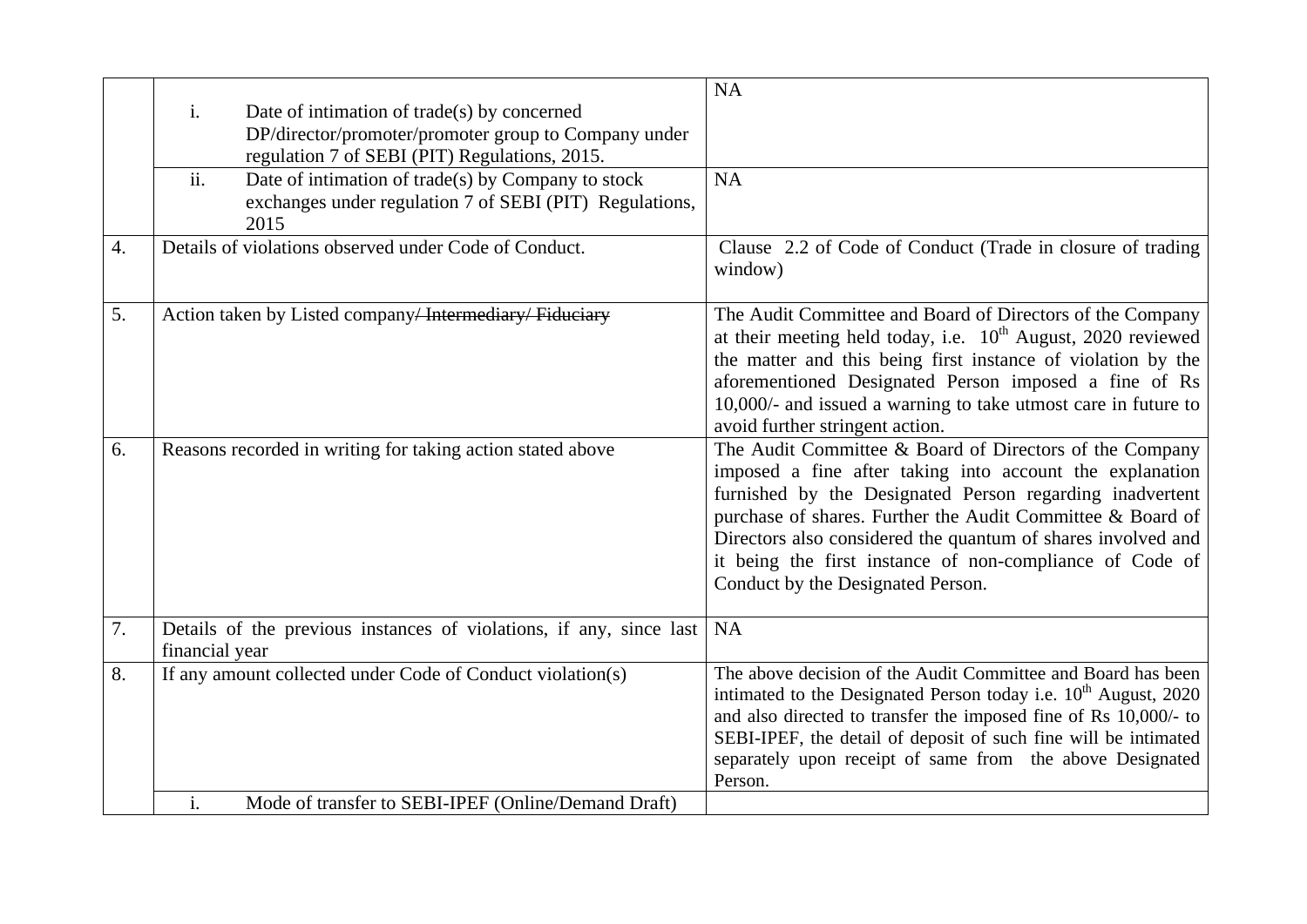ii. **In case of f Online:**  Details of transfer/payment

| <b>Particulars</b>          | <b>Details</b> |
|-----------------------------|----------------|
| Name of transferor          |                |
| Bank Name, branch and       |                |
| Account number              |                |
| UTR/Transaction reference   |                |
| <b>Transaction</b> date     |                |
| Transaction Amount (in Rs.) |                |

### **In case of Demand Draft (DD):**

| <b>Particulars</b>             | <b>Details</b> |  |
|--------------------------------|----------------|--|
| <b>Bank Name and branch</b>    |                |  |
| DD Number                      |                |  |
| DD date                        |                |  |
| DD amount (in Rs)              |                |  |
| Any other relevant information |                |  |

Y Yours faithfully, F For **HEG Limite d** 

**V Vivek Chaudhar ry C Company Secret tary A A-13263 P PAN: AEMPC9 9546D h heg.investor@ln njbhilwara.com P Place: Noida D Date: 10th Augu ust, 2020**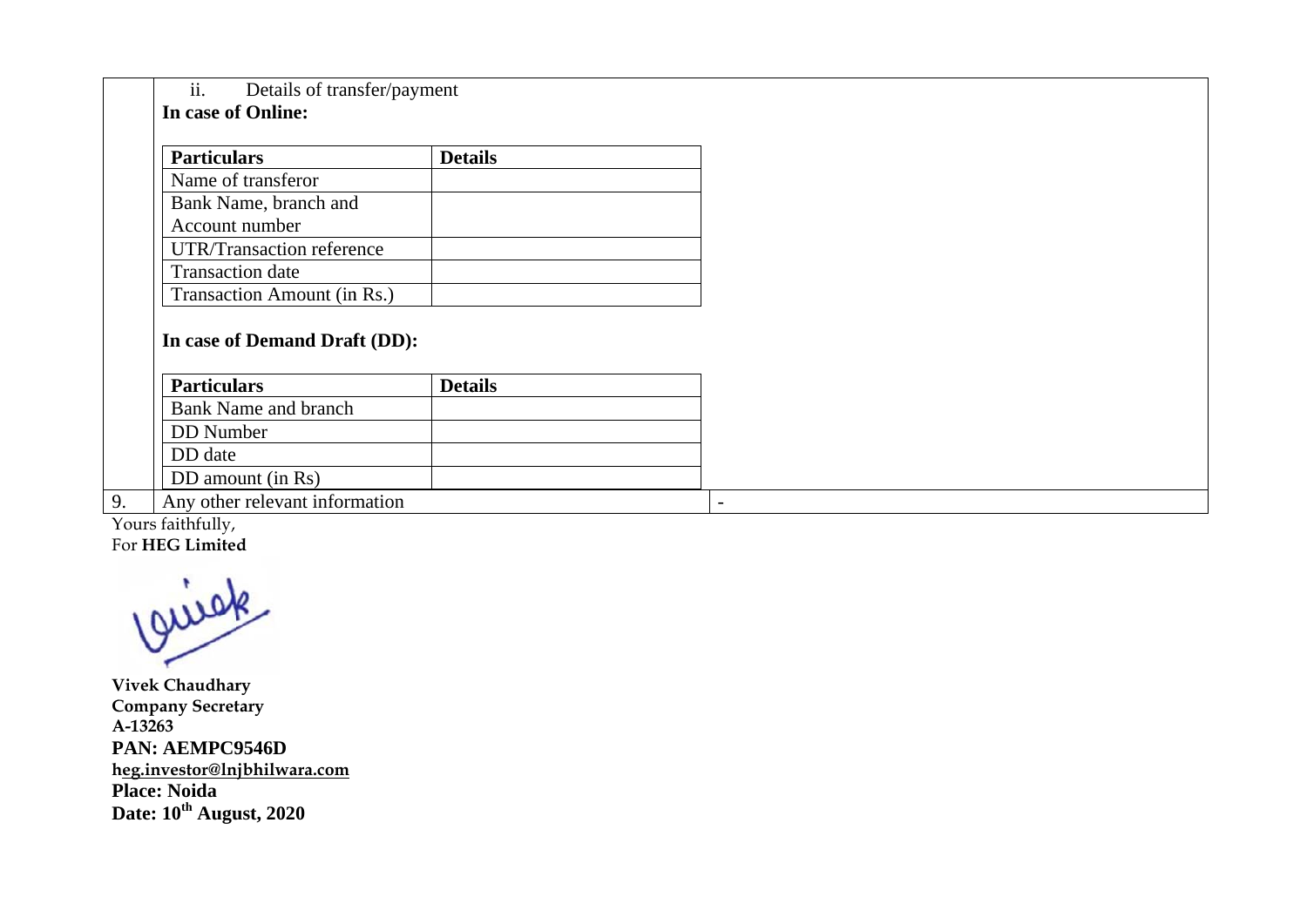## **Report by HEG Limited for violations related to Code of Conduct under SEBI (Prohibition of Insider Trading) Regulations, 2015.**

| Sr.      | <b>Particulars</b>                                                   | <b>Details</b>                                           |
|----------|----------------------------------------------------------------------|----------------------------------------------------------|
| $\bf No$ |                                                                      |                                                          |
| 1.       | Name of the listed company/ <del>Intermediary/Fiduciary</del>        | <b>HEG Limited</b>                                       |
| 2.       | Please tick appropriate checkbox                                     | <b>Listed Company</b>                                    |
|          | Reporting in capacity of :                                           |                                                          |
|          | <b>Listed Company</b>                                                |                                                          |
|          | Intermediary                                                         |                                                          |
|          | Fiduciary                                                            |                                                          |
| 3.       | A. Details of Designated Person (DP)                                 |                                                          |
|          |                                                                      |                                                          |
|          | i.<br>Name of the DP                                                 | Vinod Mehta                                              |
|          |                                                                      |                                                          |
|          | ii.<br>PAN of the DP                                                 | ADYPM5440R                                               |
|          | iii.<br>Designation of DP                                            | Vice President                                           |
|          | iv.<br>Functional Role of DP                                         | Vice President-Commercial. Resigned and Relocated w.e.f. |
|          |                                                                      | 5th June, 2020 to our Group Company i.e. RSWM. However   |
|          |                                                                      | he will continue to support HEG Limited for common       |
|          |                                                                      | purchase items between two Companies.                    |
|          |                                                                      |                                                          |
|          | Whether DP is Promoter or belongs to Promoter Group<br>$V_{\bullet}$ | N <sub>o</sub>                                           |
|          | B. If Reporting is for immediate relative of DP                      |                                                          |
|          | Name of the immediate relative of DP<br>i.                           | <b>NA</b>                                                |
|          |                                                                      |                                                          |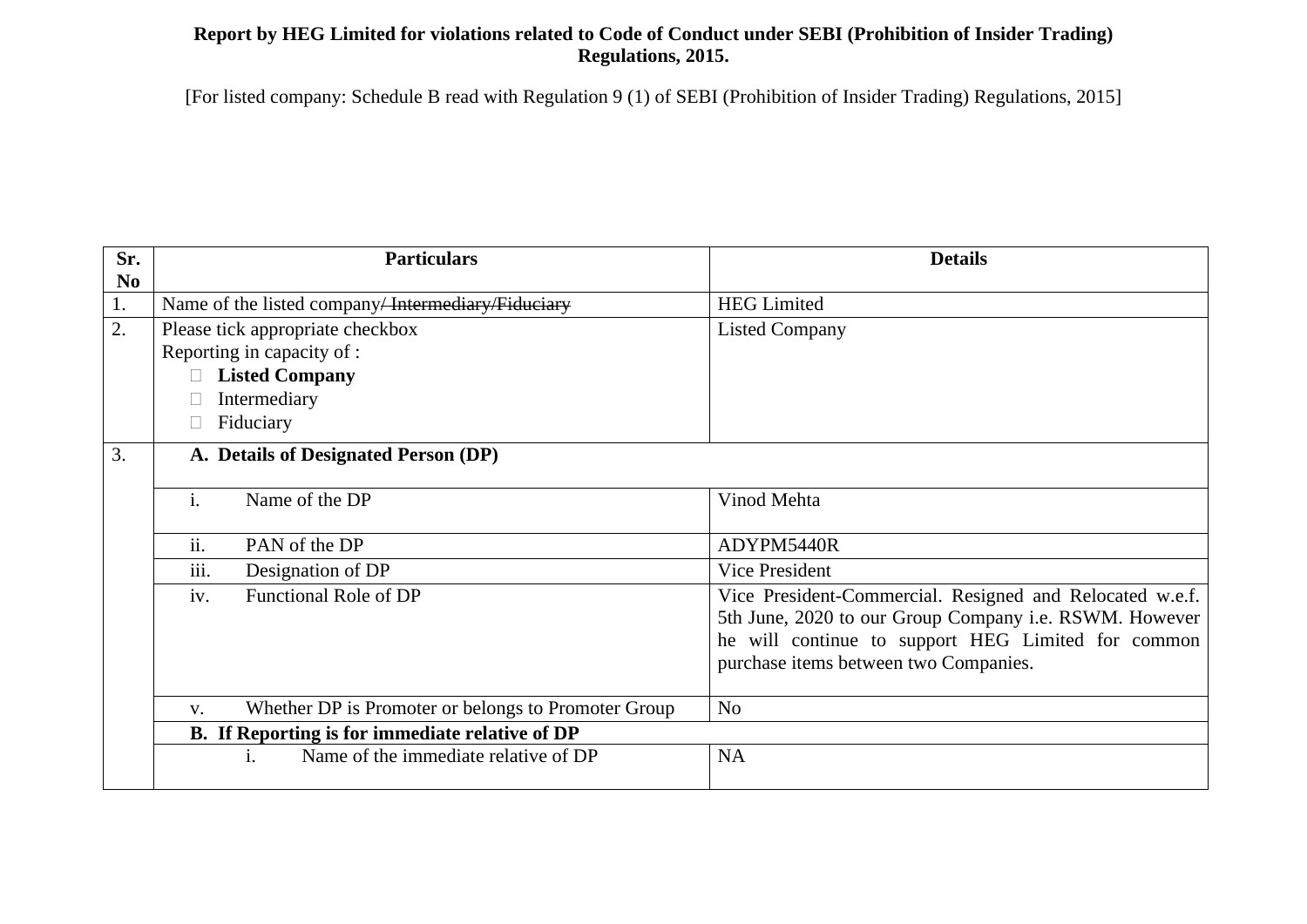|    | ii.<br>PAN of the immediate relative of DP                                                            | <b>NA</b>                                         |                                          |                                                                                                                                       |
|----|-------------------------------------------------------------------------------------------------------|---------------------------------------------------|------------------------------------------|---------------------------------------------------------------------------------------------------------------------------------------|
|    | C. Details of Transaction(s)                                                                          |                                                   |                                          |                                                                                                                                       |
|    | i.<br>Name of the scrip                                                                               | <b>HEG Limited-Equity Shares</b>                  |                                          |                                                                                                                                       |
|    | $\overline{ii}$ .<br>No of shares traded and value (Rs) (Date-wise)                                   | Date                                              | of<br>N <sub>o</sub><br>shares<br>traded | Amount(Rs)                                                                                                                            |
|    |                                                                                                       | 23th March, 2020                                  | <b>Buy-100</b>                           | 48257.63                                                                                                                              |
|    |                                                                                                       | $\overline{9^{th}$ June, 2020                     | Sell-100                                 | 97935.14                                                                                                                              |
|    |                                                                                                       |                                                   |                                          |                                                                                                                                       |
|    | D. In case value of trade(s) is more than Rs 10 lacs in a calendar quarter                            |                                                   |                                          |                                                                                                                                       |
|    |                                                                                                       | <b>NA</b>                                         |                                          |                                                                                                                                       |
|    | i.<br>Date of intimation of trade(s) by concerned                                                     |                                                   |                                          |                                                                                                                                       |
|    | DP/director/promoter/promoter group to Company under<br>regulation 7 of SEBI (PIT) Regulations, 2015. |                                                   |                                          |                                                                                                                                       |
|    | ii.<br>Date of intimation of trade(s) by Company to stock                                             | <b>NA</b>                                         |                                          |                                                                                                                                       |
|    | exchanges under regulation 7 of SEBI (PIT) Regulations,<br>2015                                       |                                                   |                                          |                                                                                                                                       |
| 4. | Details of violations observed under Code of Conduct.                                                 |                                                   |                                          | a) Clause 2.2 of Code of Conduct (Trade in closure of                                                                                 |
|    |                                                                                                       | trading window)                                   |                                          |                                                                                                                                       |
|    |                                                                                                       | b) Clause 2.5 of code (contra trade)              |                                          |                                                                                                                                       |
| 5. | Action taken by Listed company <del>Intermediary Fiduciary</del>                                      |                                                   |                                          | The Audit Committee and Board of Directors of the Company                                                                             |
|    |                                                                                                       |                                                   |                                          | at their meeting held today, i.e. $10^{th}$ August, 2020 reviewed<br>the matter and this being first instance of violation of Code of |
|    |                                                                                                       |                                                   |                                          | Conduct by the aforementioned Designated Person imposed a                                                                             |
|    |                                                                                                       |                                                   |                                          | fine of Rs 50,000/-only and issued a warning to take utmost                                                                           |
|    |                                                                                                       | care in future to avoid further stringent action. |                                          |                                                                                                                                       |
| 6. | Reasons recorded in writing for taking action stated above                                            |                                                   |                                          | The Audit Committee & Board of Directors of the Company                                                                               |
|    |                                                                                                       |                                                   |                                          | imposed a fine after taking into account the explanation                                                                              |
|    |                                                                                                       |                                                   |                                          | furnished by the Designated Person regarding inadvertent sale                                                                         |
|    |                                                                                                       |                                                   |                                          | of shares. Further the Audit Committee & Board of Directors                                                                           |
|    |                                                                                                       |                                                   |                                          | also considered the quantum of shares involved and it being                                                                           |
|    |                                                                                                       |                                                   |                                          | the first instance of non-compliance of Code of Conduct by                                                                            |
|    |                                                                                                       |                                                   |                                          | the Designated Person. The Board and Audit Committee                                                                                  |
|    |                                                                                                       |                                                   |                                          | noted that profits earned from contra trade has been deposited to                                                                     |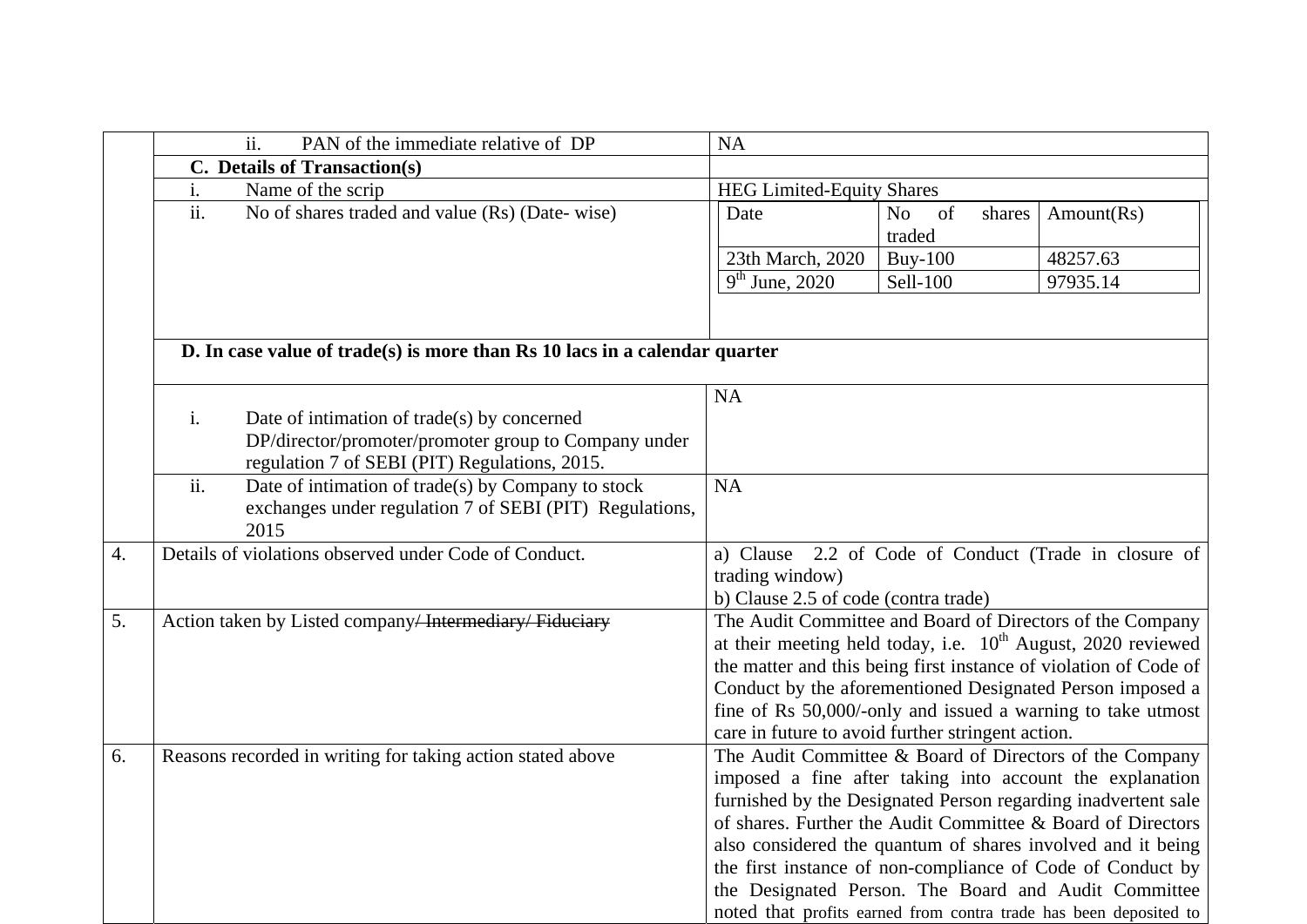|    |                                                            |                                                                     | SEBI-IPEF on 14 <sup>th</sup> July, 2020                                                                                                                                                                                                                                                                                                                |
|----|------------------------------------------------------------|---------------------------------------------------------------------|---------------------------------------------------------------------------------------------------------------------------------------------------------------------------------------------------------------------------------------------------------------------------------------------------------------------------------------------------------|
|    |                                                            |                                                                     |                                                                                                                                                                                                                                                                                                                                                         |
|    |                                                            |                                                                     |                                                                                                                                                                                                                                                                                                                                                         |
| 7. |                                                            | Details of the previous instances of violations, if any, since last | <b>NA</b>                                                                                                                                                                                                                                                                                                                                               |
|    | financial year                                             |                                                                     |                                                                                                                                                                                                                                                                                                                                                         |
| 8. | If any amount collected under Code of Conduct violation(s) |                                                                     | The above decision of the Audit Committee and Board has been<br>intimated to the Designated Person today i.e. 10 <sup>th</sup> August, 2020 and<br>also directed to transfer the imposed fine of Rs 50,000/- to SEBI-IPEF,<br>the detail of deposit of such fine will be intimated separately upon<br>receipt of same from the above Designated Person. |
|    | i.                                                         | Mode of transfer to SEBI-IPEF (Online/Demand Draft)                 |                                                                                                                                                                                                                                                                                                                                                         |
|    | $\overline{ii}$ .<br>Details of transfer/payment           |                                                                     |                                                                                                                                                                                                                                                                                                                                                         |
|    | In case of Online:                                         |                                                                     |                                                                                                                                                                                                                                                                                                                                                         |
|    |                                                            |                                                                     |                                                                                                                                                                                                                                                                                                                                                         |
|    |                                                            |                                                                     |                                                                                                                                                                                                                                                                                                                                                         |
|    |                                                            |                                                                     |                                                                                                                                                                                                                                                                                                                                                         |
|    | <b>Particulars</b>                                         | <b>Details</b>                                                      |                                                                                                                                                                                                                                                                                                                                                         |
|    | Name of transferor                                         |                                                                     |                                                                                                                                                                                                                                                                                                                                                         |
|    | Bank Name, branch and                                      |                                                                     |                                                                                                                                                                                                                                                                                                                                                         |
|    | Account number                                             |                                                                     |                                                                                                                                                                                                                                                                                                                                                         |
|    | <b>UTR/Transaction reference</b>                           |                                                                     |                                                                                                                                                                                                                                                                                                                                                         |
|    | <b>Transaction</b> date                                    |                                                                     |                                                                                                                                                                                                                                                                                                                                                         |
|    | Transaction Amount (in Rs.)                                |                                                                     |                                                                                                                                                                                                                                                                                                                                                         |
|    |                                                            |                                                                     |                                                                                                                                                                                                                                                                                                                                                         |
|    | In case of Demand Draft (DD):                              |                                                                     |                                                                                                                                                                                                                                                                                                                                                         |
|    |                                                            |                                                                     |                                                                                                                                                                                                                                                                                                                                                         |
|    | <b>Particulars</b>                                         | <b>Details</b>                                                      |                                                                                                                                                                                                                                                                                                                                                         |
|    | <b>Bank Name and branch</b>                                |                                                                     |                                                                                                                                                                                                                                                                                                                                                         |
|    | <b>DD</b> Number                                           |                                                                     |                                                                                                                                                                                                                                                                                                                                                         |
|    | DD date                                                    |                                                                     |                                                                                                                                                                                                                                                                                                                                                         |
|    | DD amount (in Rs)                                          |                                                                     |                                                                                                                                                                                                                                                                                                                                                         |
|    |                                                            |                                                                     |                                                                                                                                                                                                                                                                                                                                                         |
|    |                                                            |                                                                     |                                                                                                                                                                                                                                                                                                                                                         |
| 9. | Any other relevant information                             |                                                                     | The profit of Rs 49,677.51 arising out of contra trade has                                                                                                                                                                                                                                                                                              |
|    |                                                            |                                                                     | been remitted to SEBI-IPEF the details of which are as under:                                                                                                                                                                                                                                                                                           |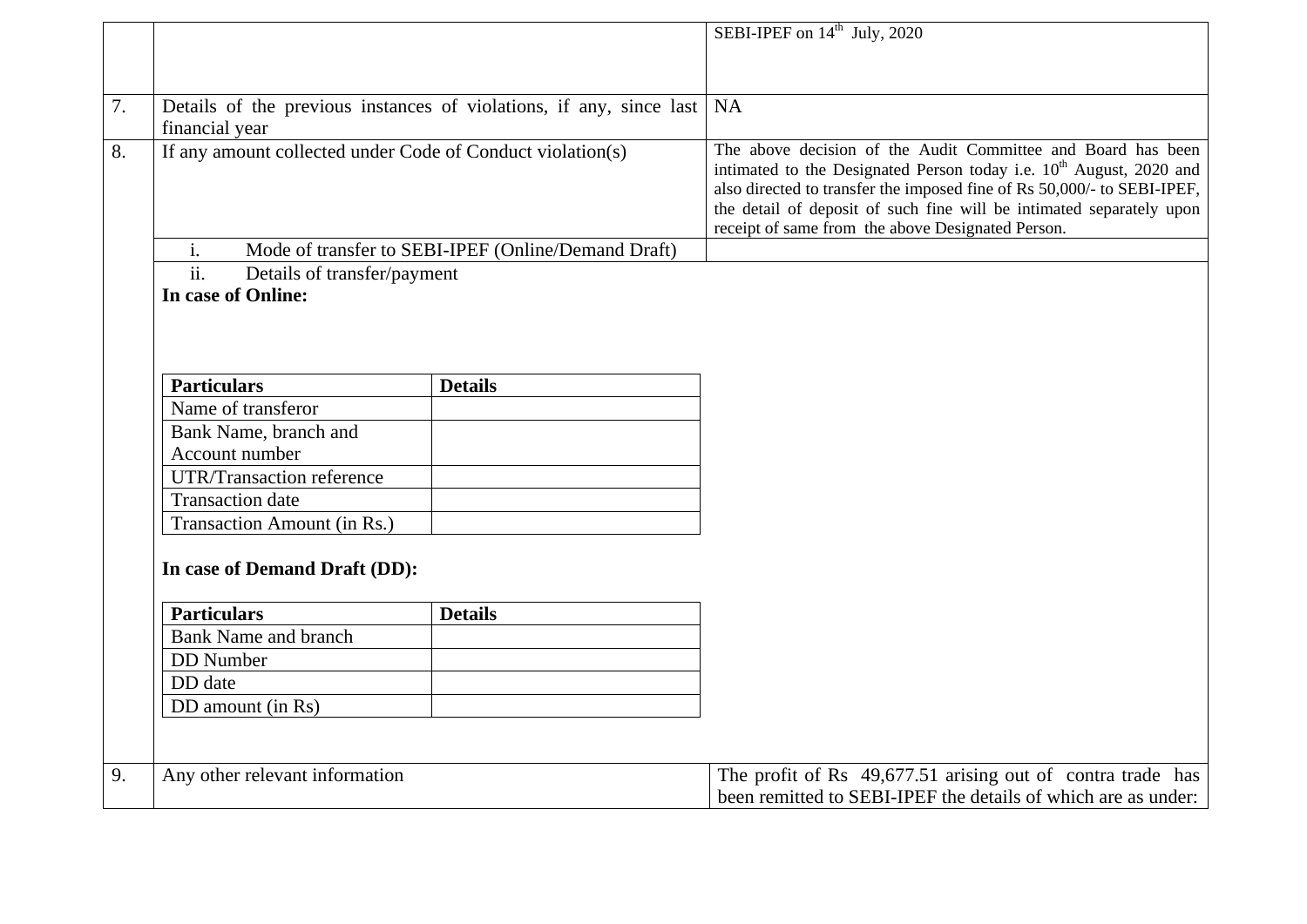|  | <b>Particulars</b>          |                             |
|--|-----------------------------|-----------------------------|
|  | Name of transferor          | Vinod Mehta                 |
|  | Bank Name, branch and       | <b>ICICI Bank</b>           |
|  | Account number              | Hathi Building Branch       |
|  |                             | Account No-004501017903     |
|  | UTR/Transaction reference   | 019609321898                |
|  | Transaction date            | $14^{\text{th}}$ July, 2020 |
|  | Transaction Amount (in Rs.) | $\log 49,677.51$            |
|  |                             |                             |
|  |                             |                             |

Y F Yours faithfully, For **HEG Limite d** 

**V Vivek Chaudhar ry C Company Secret tary A A-13263 P PAN: AEMPC9 9546D h heg.investor@ln njbhilwara.com P Place: Noida D Date: 10th Augu ust, 2020**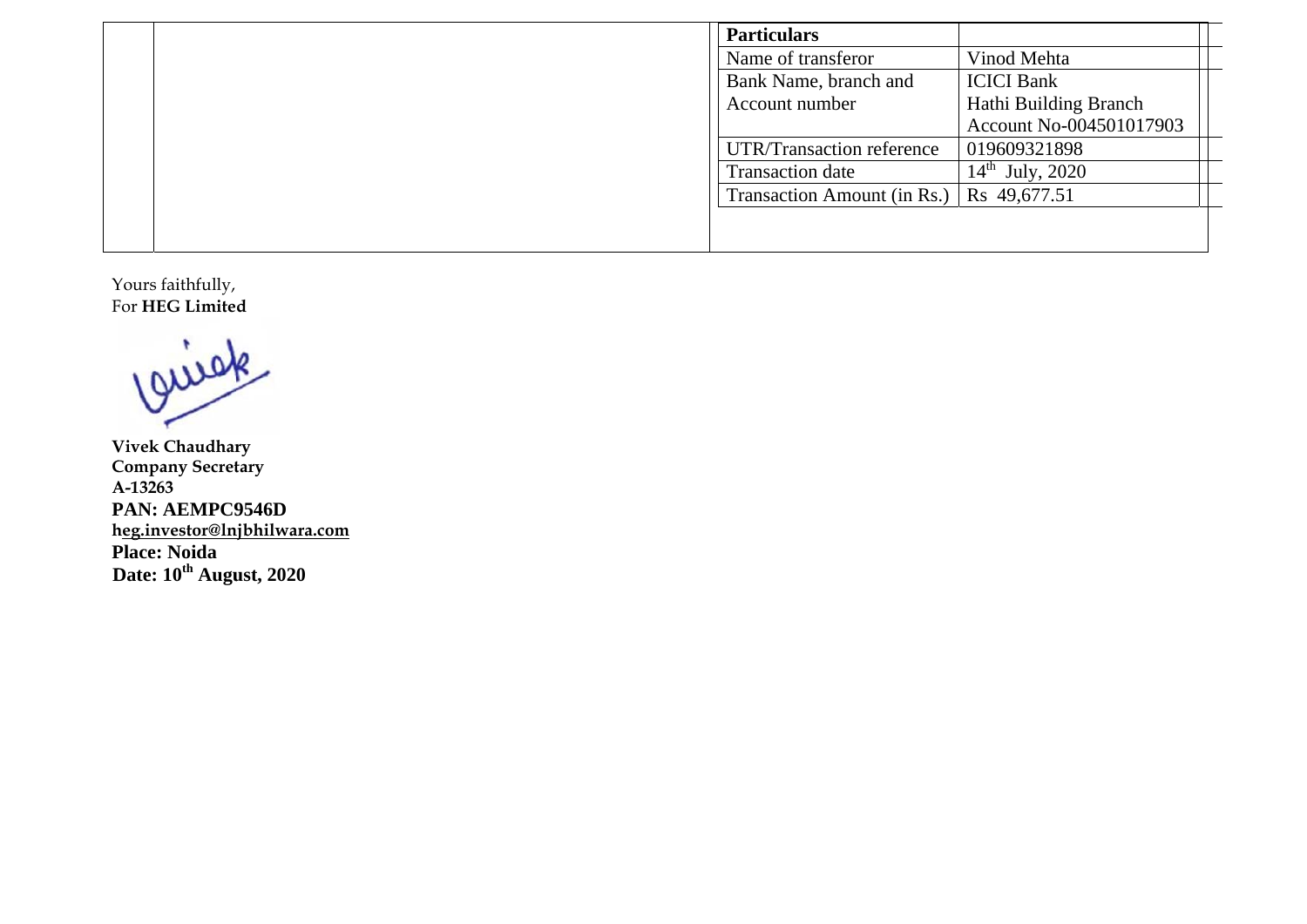### **Report by HEG Limited for violations related to Code of Conduct under SEBI (Prohibition of Insider Trading) Regulations, 2015.**

| Sr.            | <b>Particulars</b>                                                   | <b>Details</b>                                       |
|----------------|----------------------------------------------------------------------|------------------------------------------------------|
| N <sub>0</sub> |                                                                      |                                                      |
| 1.             | Name of the listed company <del>Intermediary Fiduciary</del>         | <b>HEG Limited</b>                                   |
| 2.             | Please tick appropriate checkbox                                     | <b>Listed Company</b>                                |
|                | Reporting in capacity of :                                           |                                                      |
|                | <b>Listed Company</b><br>$\Box$                                      |                                                      |
|                | Intermediary                                                         |                                                      |
|                | Fiduciary                                                            |                                                      |
| 3.             | A. Details of Designated Person (DP)                                 |                                                      |
|                |                                                                      |                                                      |
|                | Name of the DP<br>$\mathbf{1}$ .                                     | Shaji Thomas                                         |
|                |                                                                      |                                                      |
|                | ii.<br>PAN of the DP                                                 | ACKPT9064F                                           |
|                | iii.<br>Designation of DP                                            | Senior Officer                                       |
|                | Functional Role of DP<br>1V.                                         | Working in Finance and Secretarial Department of the |
|                |                                                                      | Company                                              |
|                | Whether DP is Promoter or belongs to Promoter Group<br>$V_{\bullet}$ | No                                                   |
|                | B. If Reporting is for immediate relative of DP                      |                                                      |
|                | Name of the immediate relative of DP<br>i.                           | <b>NA</b>                                            |
|                |                                                                      |                                                      |
|                | ii.<br>PAN of the immediate relative of DP                           | <b>NA</b>                                            |
|                | C. Details of Transaction(s)                                         |                                                      |
|                | Name of the scrip<br>1.                                              | <b>HEG Limited-Equity Shares</b>                     |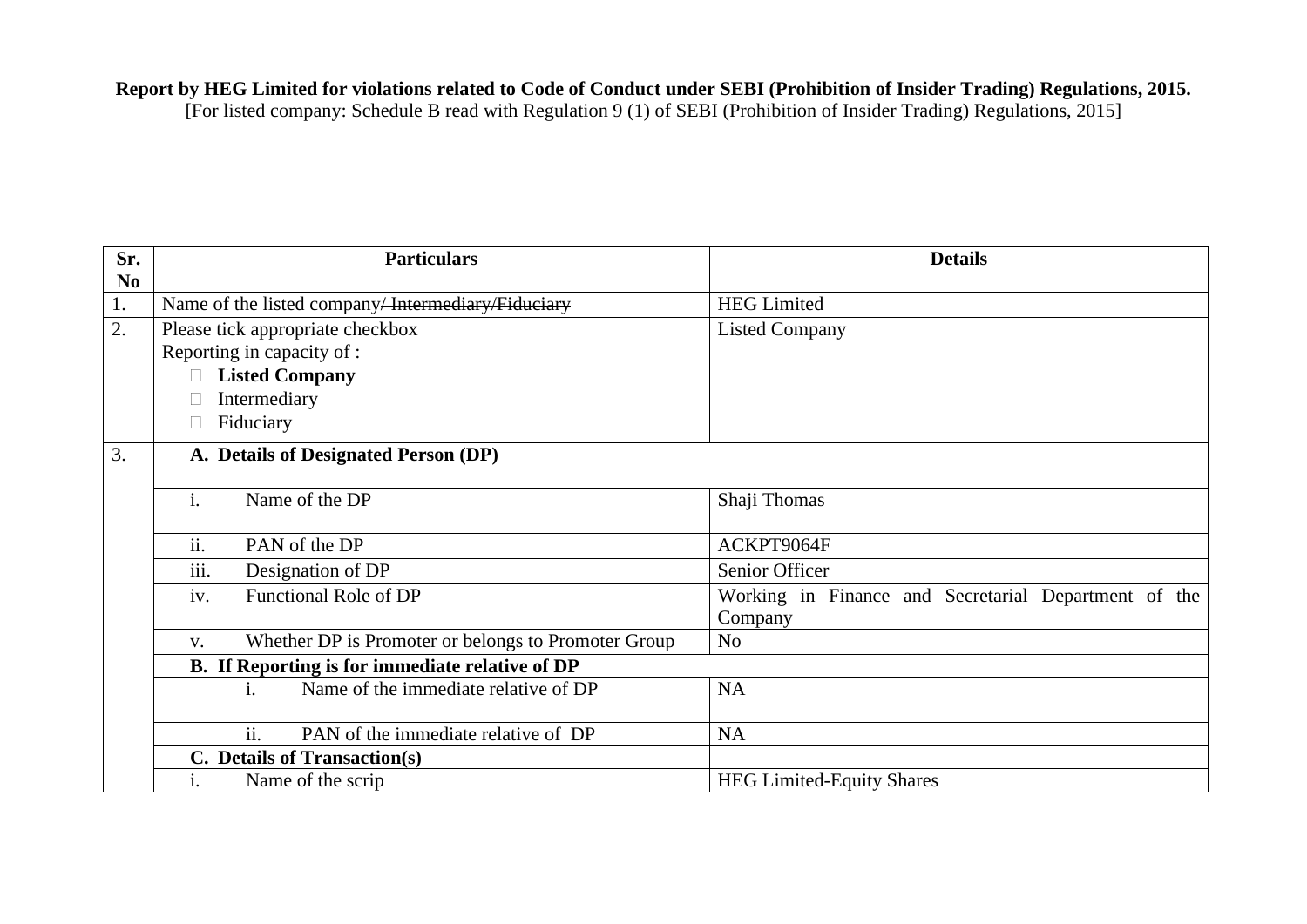|    | ii.<br>No of shares traded and value (Rs) (Date-wise)                      | Date                                 | of<br>No<br>shares | Amount(Rs)                                                              |
|----|----------------------------------------------------------------------------|--------------------------------------|--------------------|-------------------------------------------------------------------------|
|    |                                                                            |                                      | traded             |                                                                         |
|    |                                                                            | 30 <sup>th</sup> March, 2020         | $Buy-50$           | 22581                                                                   |
|    |                                                                            | $21st$ May, 2020                     | Sell-10            | 7512                                                                    |
|    |                                                                            | $2nd$ June, 2020                     | Sell-20            | 16480                                                                   |
|    |                                                                            | $2nd$ June, 2020                     | Sell-20            | 16499                                                                   |
|    |                                                                            |                                      |                    |                                                                         |
|    | D. In case value of trade(s) is more than Rs 10 lacs in a calendar quarter |                                      |                    |                                                                         |
|    |                                                                            |                                      |                    |                                                                         |
|    |                                                                            | <b>NA</b>                            |                    |                                                                         |
|    | i.<br>Date of intimation of trade(s) by concerned                          |                                      |                    |                                                                         |
|    | DP/director/promoter/promoter group to Company under                       |                                      |                    |                                                                         |
|    | regulation 7 of SEBI (PIT) Regulations, 2015.                              |                                      |                    |                                                                         |
|    | $\overline{ii}$ .<br>Date of intimation of trade(s) by Company to stock    | <b>NA</b>                            |                    |                                                                         |
|    | exchanges under regulation 7 of SEBI (PIT) Regulations,                    |                                      |                    |                                                                         |
|    | 2015                                                                       |                                      |                    |                                                                         |
| 4. | Details of violations observed under Code of Conduct.                      |                                      |                    | a) Clause 2.2 of Code of Conduct (Trade in closure of                   |
|    |                                                                            | trading window)                      |                    |                                                                         |
|    |                                                                            | b) Clause 2.5 of code (contra trade) |                    |                                                                         |
| 5. | Action taken by Listed company <del>/ Intermediary/ Fiduciary</del>        |                                      |                    | The Audit Committee and Board of Directors of the                       |
|    |                                                                            |                                      |                    | Company at their meeting held today, i.e. 10 <sup>th</sup> August, 2020 |
|    |                                                                            |                                      |                    | reviewed the matter and this being first instance of violation          |
|    |                                                                            |                                      |                    | of Code of Conduct by the aforementioned Designated                     |
|    |                                                                            |                                      |                    | Person imposed a fine of Rs 25,000 only and issued a                    |
|    |                                                                            |                                      |                    | warning to take utmost care in future to avoid further                  |
|    |                                                                            | stringent action.                    |                    |                                                                         |
| 6. | Reasons recorded in writing for taking action stated above                 |                                      |                    | The Audit Committee & Board of Directors of the Company                 |
|    |                                                                            |                                      |                    | imposed a fine after taking into account the explanation                |
|    |                                                                            |                                      |                    | furnished by the Designated Person regarding sale of shares             |
|    |                                                                            |                                      |                    | because of domestic emergency. Further the Audit                        |
|    |                                                                            |                                      |                    | Committee & Board of Directors also considered the                      |
|    |                                                                            |                                      |                    | quantum of shares involved and it being the first instance of           |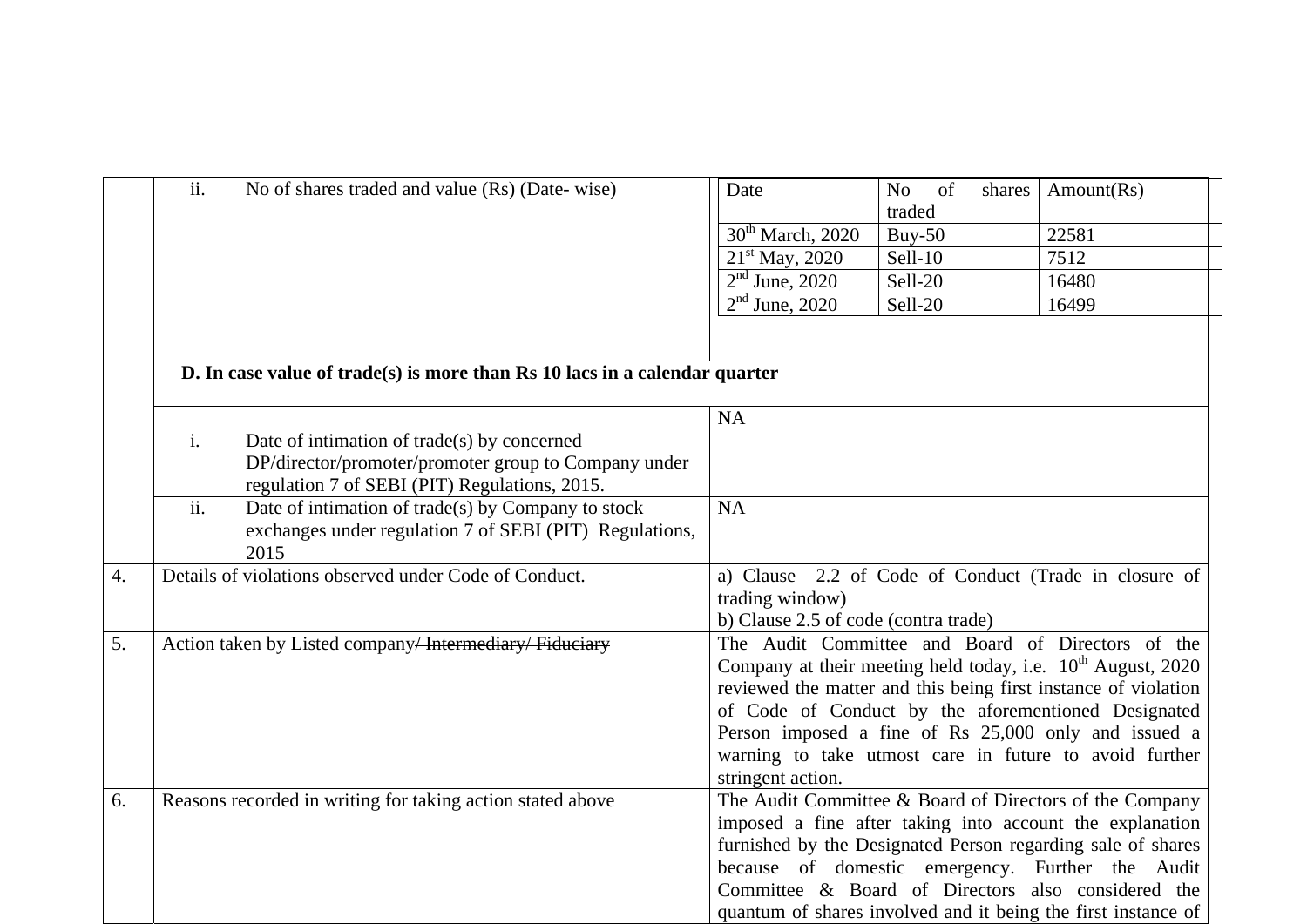|    |                                                            |                                                                        | non-compliance of Code of Conduct by the Designated<br>Person. The Board and Audit Committee noted that profit<br>earned from contra trade has been deposited to SEBI-IPEF on<br>$22^{nd}$ July, 2020                                                                                                                                               |
|----|------------------------------------------------------------|------------------------------------------------------------------------|-----------------------------------------------------------------------------------------------------------------------------------------------------------------------------------------------------------------------------------------------------------------------------------------------------------------------------------------------------|
| 7. | financial year                                             | Details of the previous instances of violations, if any, since last NA |                                                                                                                                                                                                                                                                                                                                                     |
| 8. | If any amount collected under Code of Conduct violation(s) |                                                                        | The above decision of the Audit Committee and Board has been<br>intimated to the Designated Person today i.e. $10^{th}$ August, 2020<br>and also directed to transfer the imposed fine of Rs 25,000/- to<br>SEBI-IPEF, the detail of deposit of such fine will be intimated<br>separately upon receipt of same from the above Designated<br>Person. |
|    | i.                                                         | Mode of transfer to SEBI-IPEF (Online/Demand Draft)                    |                                                                                                                                                                                                                                                                                                                                                     |
|    | $\overline{ii}$ .<br>Details of transfer/payment           |                                                                        |                                                                                                                                                                                                                                                                                                                                                     |
|    | In case of Online:                                         |                                                                        |                                                                                                                                                                                                                                                                                                                                                     |
|    |                                                            |                                                                        |                                                                                                                                                                                                                                                                                                                                                     |
|    |                                                            |                                                                        |                                                                                                                                                                                                                                                                                                                                                     |
|    |                                                            |                                                                        |                                                                                                                                                                                                                                                                                                                                                     |
|    | <b>Particulars</b>                                         | <b>Details</b>                                                         |                                                                                                                                                                                                                                                                                                                                                     |
|    | Name of transferor                                         |                                                                        |                                                                                                                                                                                                                                                                                                                                                     |
|    | Bank Name, branch and                                      |                                                                        |                                                                                                                                                                                                                                                                                                                                                     |
|    | Account number                                             |                                                                        |                                                                                                                                                                                                                                                                                                                                                     |
|    | <b>UTR/Transaction reference</b>                           |                                                                        |                                                                                                                                                                                                                                                                                                                                                     |
|    | <b>Transaction</b> date                                    |                                                                        |                                                                                                                                                                                                                                                                                                                                                     |
|    | Transaction Amount (in Rs.)                                |                                                                        |                                                                                                                                                                                                                                                                                                                                                     |
|    | In case of Demand Draft (DD):                              |                                                                        |                                                                                                                                                                                                                                                                                                                                                     |
|    | <b>Particulars</b>                                         | <b>Details</b>                                                         |                                                                                                                                                                                                                                                                                                                                                     |
|    | <b>Bank Name and branch</b>                                |                                                                        |                                                                                                                                                                                                                                                                                                                                                     |
|    | <b>DD</b> Number                                           |                                                                        |                                                                                                                                                                                                                                                                                                                                                     |
|    | DD date                                                    |                                                                        |                                                                                                                                                                                                                                                                                                                                                     |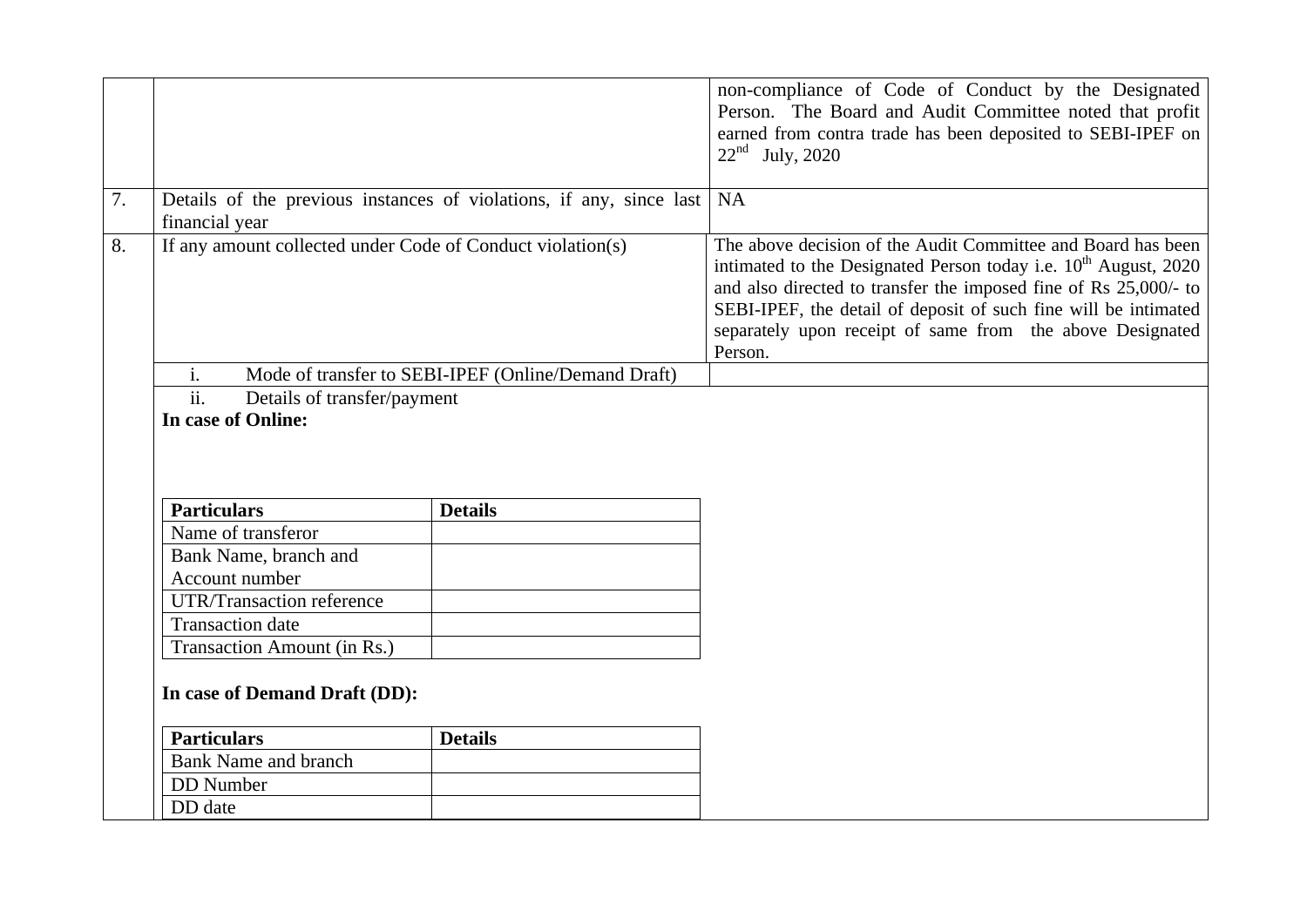|    | DD amount (in Rs)              |                                                                                                                                                                              |                                                                                                                                                                                                                                                            |
|----|--------------------------------|------------------------------------------------------------------------------------------------------------------------------------------------------------------------------|------------------------------------------------------------------------------------------------------------------------------------------------------------------------------------------------------------------------------------------------------------|
|    |                                |                                                                                                                                                                              |                                                                                                                                                                                                                                                            |
| 9. | Any other relevant information | remitted to SEBI-IPEF the details of which are as under:<br><b>Particulars</b><br>Name of transferor<br>Bank Name, branch and<br>Account number<br>UTR/Transaction reference | The profit of Rs 17910 arising out of contra trade has been<br>Shaji Thomas<br><b>ICICI</b> Bank<br>Noida Sector-1<br>Account No-107001540939<br>Payment made<br>through<br>IMPS vides reference no. :<br>MMT/IMPS/020415261951/<br>SEBI INVES/BKID0000122 |
|    |                                | <b>Transaction</b> date<br>Transaction Amount (in Rs.)                                                                                                                       | 22nd July, 2020<br>Rs 17910                                                                                                                                                                                                                                |

Y Yours faithfully, F For **HEG Limite d** 

**V Vivek Chaudhar ry C Company Secret tary A A-13263 PPAN: AEMPC9 9546D h D heg.investor@ln Date: 10th Augu njbhilwara.com ust, 2020**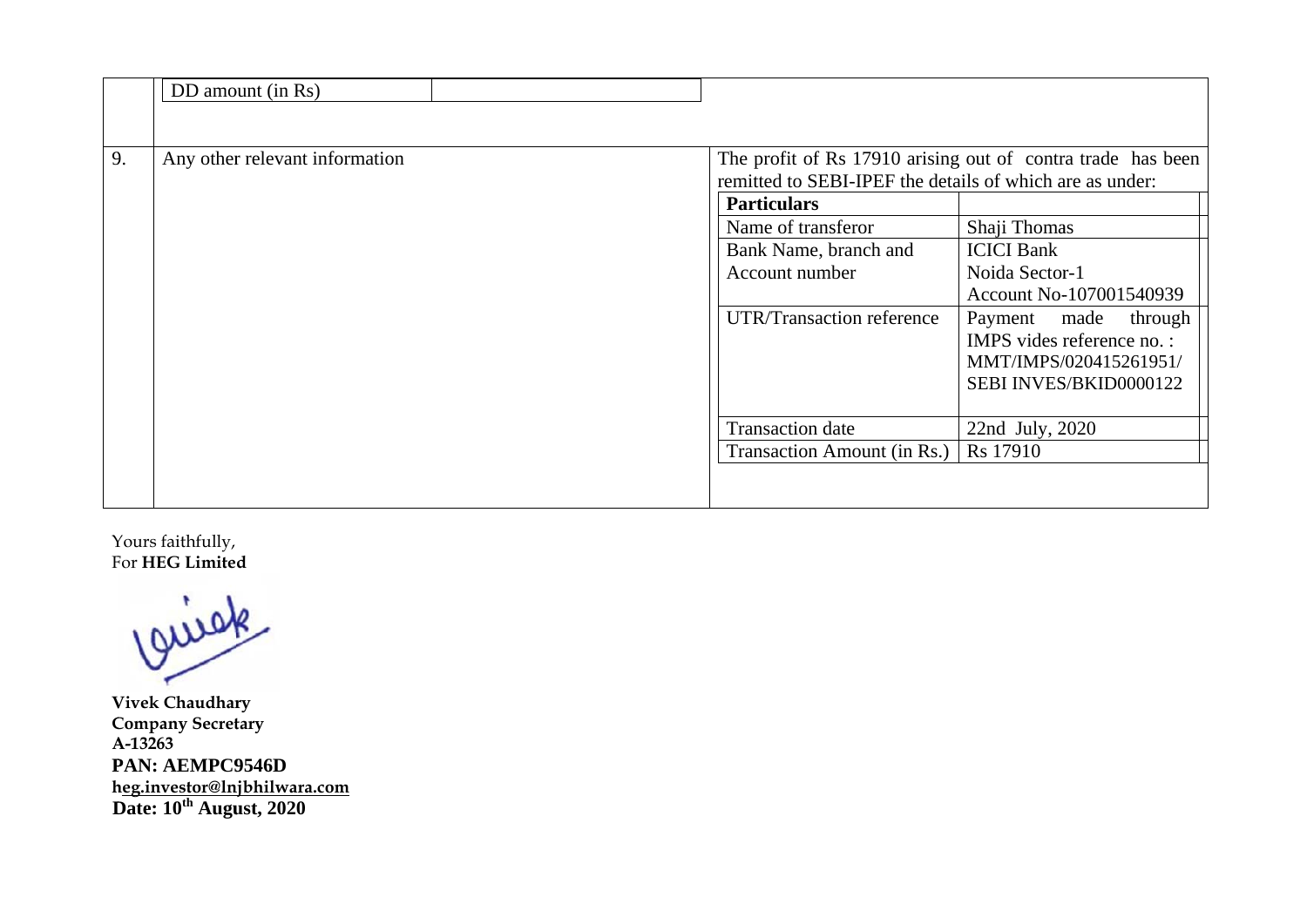**Place: Noida**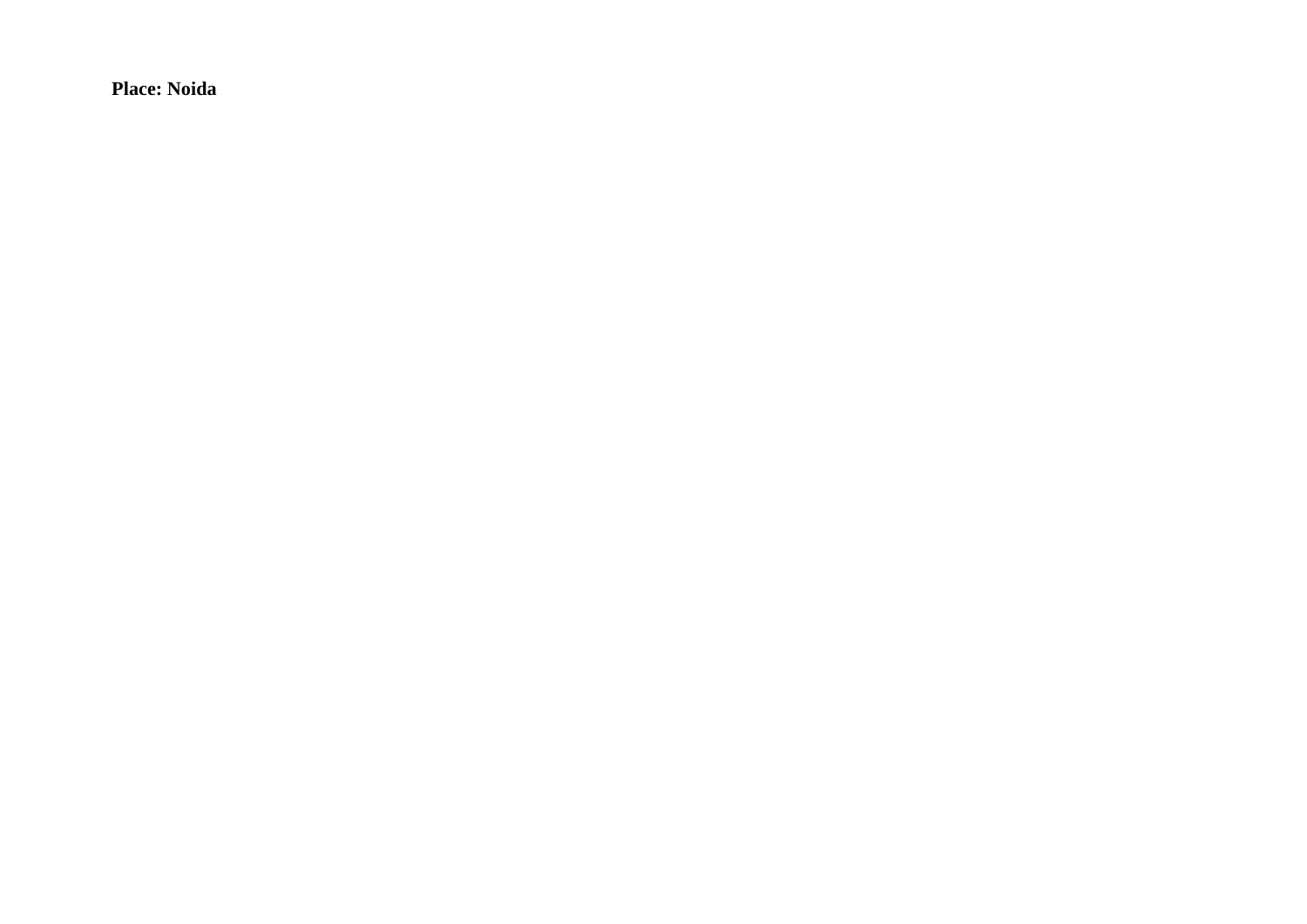### **Report by HEG Limited for violations related to Code of Conduct under SEBI (Prohibition of Insider Trading) Regulations, 2015.**

| Sr.<br>$\mathbf{N}\mathbf{0}$ | <b>Particulars</b>                                                  | <b>Details</b>                                                 |
|-------------------------------|---------------------------------------------------------------------|----------------------------------------------------------------|
| 1.                            | Name of the listed company <del>Intermediary Fiduciary</del>        | <b>HEG Limited</b>                                             |
| 2.                            | Please tick appropriate checkbox                                    | <b>Listed Company</b>                                          |
|                               | Reporting in capacity of :                                          |                                                                |
|                               | <b>Listed Company</b>                                               |                                                                |
|                               | Intermediary                                                        |                                                                |
|                               | Fiduciary                                                           |                                                                |
| 3.                            | A. Details of Designated Person (DP)                                |                                                                |
|                               | i.<br>Name of the DP                                                | Sandeep Shrivastava                                            |
|                               | ii.<br>PAN of the DP                                                | BDRPS9557F                                                     |
|                               | $\overline{\text{iii}}$ .<br>Designation of DP                      | Manager                                                        |
|                               | iv.<br>Functional Role of DP                                        | Working in Captive Power department of the Company             |
|                               | Whether DP is Promoter or belongs to Promoter Group<br>V.           | N <sub>o</sub>                                                 |
|                               | B. If Reporting is for immediate relative of DP                     |                                                                |
|                               | Name of the immediate relative of DP<br>i.                          | <b>NA</b>                                                      |
|                               | ii.<br>PAN of the immediate relative of DP                          | <b>NA</b>                                                      |
|                               | C. Details of Transaction(s)                                        |                                                                |
|                               | i.<br>Name of the scrip                                             | <b>HEG Limited-Equity Shares</b>                               |
|                               | $\overline{ii}$ .<br>No of shares traded and value (Rs) (Date-wise) | of<br>Amount(Rs)<br>Date<br>N <sub>o</sub><br>shares<br>traded |
|                               |                                                                     | 28th April, 2020<br>793.59<br>$Buy-1$                          |
|                               |                                                                     | $\overline{4^{th}}$ May, 2020<br>2333.88<br>Buy- $3$           |
|                               |                                                                     |                                                                |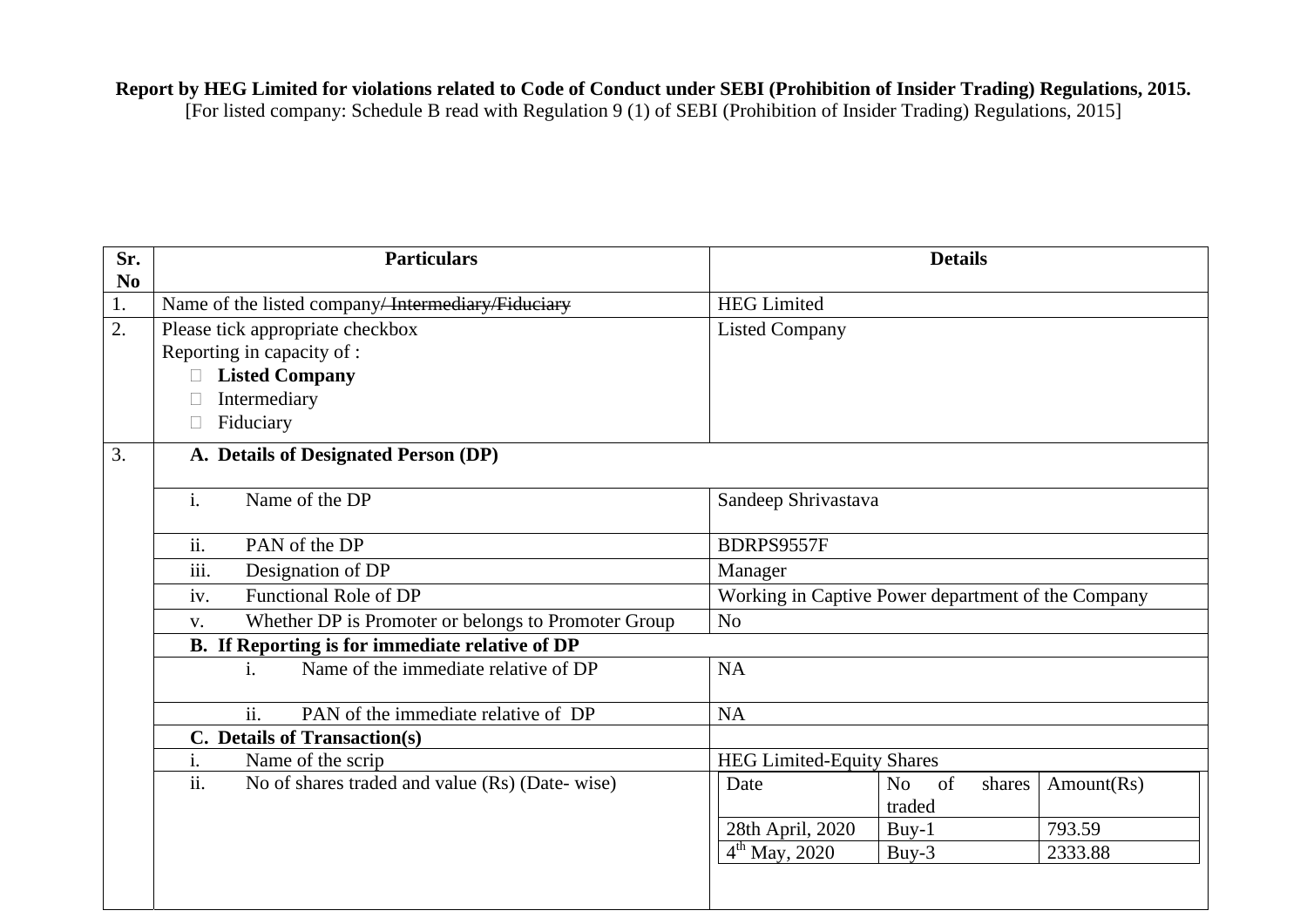|    | D. In case value of trade(s) is more than Rs 10 lacs in a calendar quarter                                                                                 |                                                                                                                                                                                                                                                                                                                                                                                                                |
|----|------------------------------------------------------------------------------------------------------------------------------------------------------------|----------------------------------------------------------------------------------------------------------------------------------------------------------------------------------------------------------------------------------------------------------------------------------------------------------------------------------------------------------------------------------------------------------------|
|    | i.<br>Date of intimation of trade(s) by concerned<br>DP/director/promoter/promoter group to Company under<br>regulation 7 of SEBI (PIT) Regulations, 2015. | <b>NA</b>                                                                                                                                                                                                                                                                                                                                                                                                      |
|    | ii.<br>Date of intimation of trade(s) by Company to stock<br>exchanges under regulation 7 of SEBI (PIT) Regulations,<br>2015                               | <b>NA</b>                                                                                                                                                                                                                                                                                                                                                                                                      |
| 4. | Details of violations observed under Code of Conduct.                                                                                                      | Clause 2.2 of Code of Conduct (Trade in closure of trading<br>window)                                                                                                                                                                                                                                                                                                                                          |
| 5. | Action taken by Listed company <del>Intermediary Fiduciary</del>                                                                                           | The Audit Committee and Board of Directors of the Company<br>at their meeting held today, i.e. $10^{th}$ August, 2020 reviewed<br>the matter and this being first instance of violation by the<br>aforementioned Designated Person imposed a fine of Rs<br>10,000/- and issued a warning to take utmost care in future to<br>avoid further stringent action.                                                   |
| 6. | Reasons recorded in writing for taking action stated above                                                                                                 | The Audit Committee & Board of Directors of the Company<br>imposed a fine after taking into account the explanation<br>furnished by the Designated Person regarding inadvertent<br>purchase of shares. Further the Audit Committee & Board of<br>Directors also considered the quantum of shares involved and<br>it being the first instance of non-compliance of Code of<br>Conduct by the Designated Person. |
| 7. | Details of the previous instances of violations, if any, since last<br>financial year                                                                      | <b>NA</b>                                                                                                                                                                                                                                                                                                                                                                                                      |
| 8. | If any amount collected under Code of Conduct violation(s)                                                                                                 | The above decision of the Audit Committee and Board has been<br>intimated to the Designated Person today i.e. 10 <sup>th</sup> August, 2020 and<br>also directed to transfer the imposed fine of Rs 10,000/- to SEBI-IPEF,<br>the detail of deposit of such fine will be intimated separately upon<br>receipt of same from the above Designated Person.                                                        |
|    | i.<br>Mode of transfer to SEBI-IPEF (Online/Demand Draft)                                                                                                  |                                                                                                                                                                                                                                                                                                                                                                                                                |